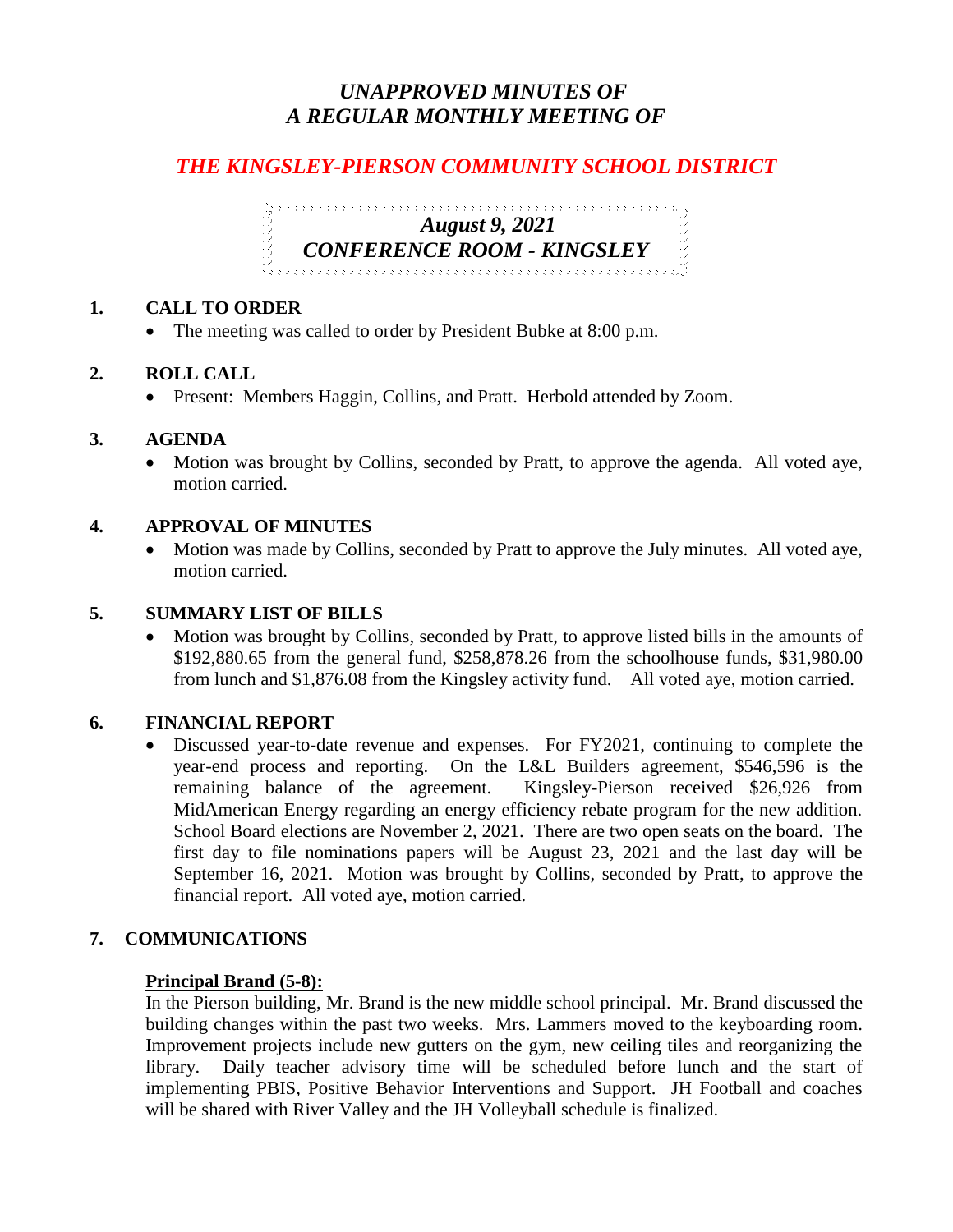## **Principal Wiese (K-4, 9-12):**

2021-2022 Schrool year begins Tuesday, 8/24. Athletics began today for HS Football (25) and HS Volleyball (25). Cross Country begins 8/17. Cheerleading started this summer. The first games for  $VB - 8/26$  @ Sheldon,  $XC - 8/26$  @ GTRA. Elementary Open House and a Book Fair 8/19 from 6-7 p.m. HS Freshman Orientation 8/19 from 7-7:45 p.m. First Day of School 8/24. HS assembly at 8:15 a.m. Elementary starts at 8:30 a.m.  $-$  2:30 p.m. (one hour early dismissal). Grandparent's/Special Friend Day 9/3 from 8:30-10:00 a.m. There will be no lunch with grandparents this day. Dismissal 12:30 p.m. No School, Labor Day 9/6. School pictures on Thursday, 9/9 for Kingsley and Pierson.

# **Supt. Bailey**

Mr. Bailey stated the fire alarm inspection went well. Friday, 8/13 will be a driver's meeting and mandatory training. Shot clocks in Iowa will be mandatory for the 2022-23 school year for varsity competition only. An extra PD day will be August 17. In-service days August 18, 19 and 23. The administration and staff interviewed a candidate for the School Guidance position. The Board will interview the candidate and make a decision.

## **8. NEW BUSINESS**

## **Public Comment Allowed in regards to the spending of ESSER III Funds**

As part of a public comment process, the public may comment at the school board meeting on the spending of ESSER III funds. Mr. Bailey discussed the plan for ESSER III funds and ESSER II fund purchases. These included: Scrubber (Pierson), Scrubber (Kingsley), Folding chairs/cart, A/C (Kingsley North Gym), Coaching salaries, Bus, Doors/Window replacement (Kingsley) and Computers.

President Bubke opened the meeting for public comment on ESSER III funds. No public comment. Motion by Collins, seconded by Pratt to close the public comment period. All in favor, motion carried.

#### **Return to Learn Plan 2021-2022**

Mr. Bailey explained that masks are not required. Recommendation: Masks are encouraged but remain a personal choice. If a child is having symptoms, the child should isolate and stay home when sick. Haggin discussed if there was any guidance regarding social distancing. Mr. Bailey sent out the updated guidance from the IDPH and DE on COVID. Motion by Pratt, seconded by Collins to approve the 21-22 Return to Learn Plan. The Board will continue to update on government mandates. The White House is encouraging governors to reconsider their decision. All voted aye, motion carried.

#### **Wrestling sharing 2022-2023**

River Valley would like the Kingsley-Pierson board to make a commitment to sharing wrestling a year from now. There was no Board action. The Board made a commitment to discuss this decision in January.

#### **Resignation(s)**

Charlene Nafe resigned from her position as a tutor. Motion by Haggin, seconded by Pratt to approve Charlene Nafe's resignation. All in favor, motion carried.